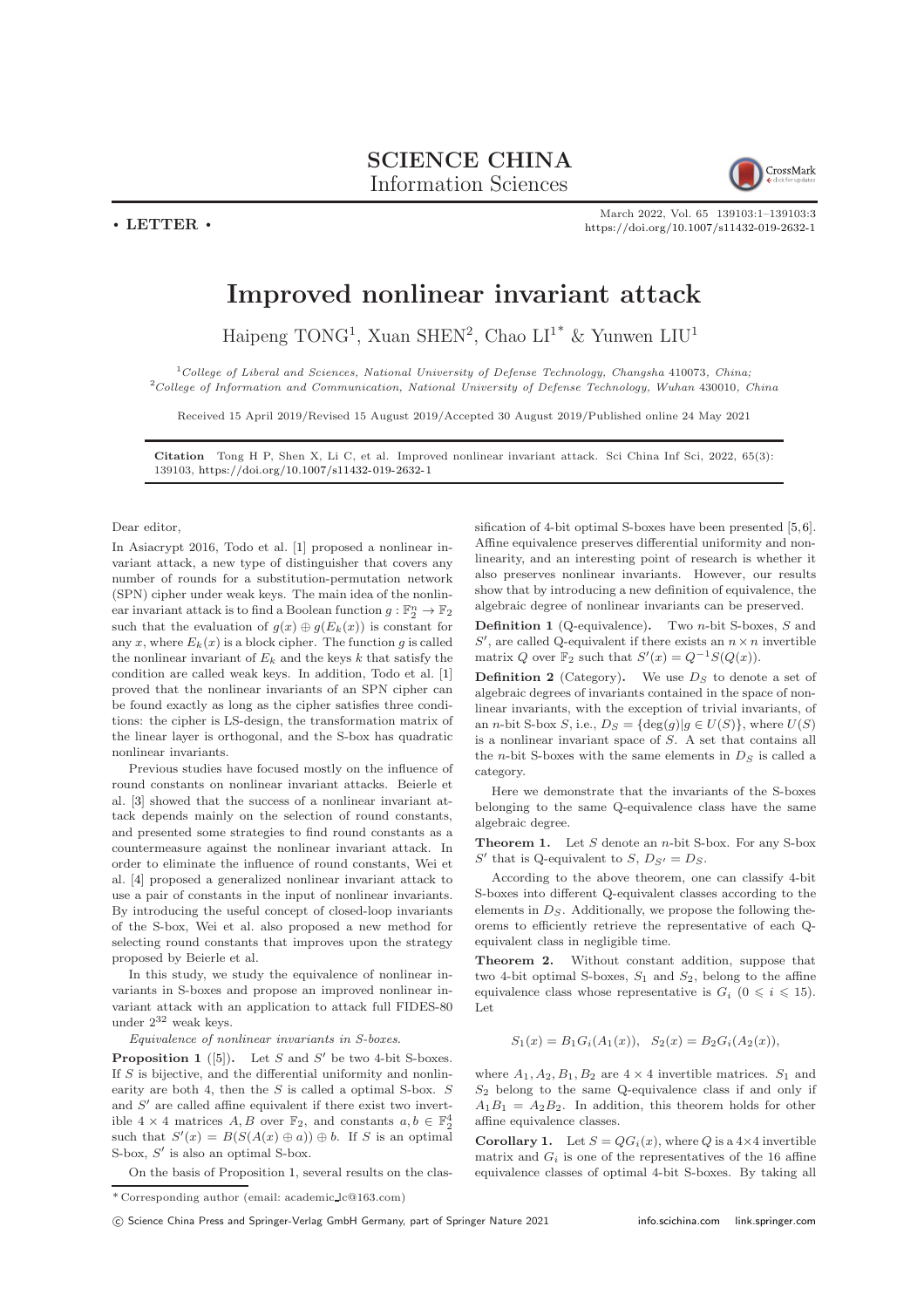possible values of Q, we can directly calculate the representative of each Q-equivalence class in the S-boxes that is linearly equivalent to  $G_i$ .

We classify  $2^{32.6}$  4-bit S-boxes in different affine equivalence classes separately and give the distribution of Qequivalence classes (Tables A1 and A2 in Appendix A). Obviously, the S-boxes of the Q-equivalence classes in categories with  $D_S = \{4\}, \{3, 4\}$  have no quadratic nonlinear invariants; so it is impossible to determine the nonlinear invariants of ciphers according to Lemma 1 (in Appendix B).

Improved nonlinear invariant attack. Here we recall a certain type of AES-like SPN cipher. Assume that the internal state can be expressed as an  $n \times m$  matrix over  $\mathbb{F}_2^b$ . The internal state is updated iteratively by  $R$  round functions, and the input and round key states of the r-th round are denoted by  $s^{(r)}$  and  $k^{(r)}$ , respectively. Particularly, a cell of  $s^{(r)}$  (or  $k^{(r)}$ ) is denoted by  $s^{(r)}_{i,j}$  (or  $k^{(r)}_{i,j}$ ). The round function can be expressed as MC ◦ SR ◦ SB ◦ AddKey.

AddKey: The state  $s^{(r)}$  is bitwise XORed with the  $n \times m \times b$ -bit roundkey  $k^{(r)}$  generated by the key schedule. SB: The SubBytes (SB) step is the S-box layer. A b-bit S-box S is applied to every b-bit cell of the state  $s^{(r)}$  in parallel. SR: This transformation is a cell shift, which can be defined as a permutation  $\pi_{SR} = (l_0, l_1, \ldots, l_{n-1})$  acting on  $\mathbb{Z}_n = \{0, 1, \ldots, n-1\}$  that moves cell  $s_{i,j}^{(r)}$  by  $l_i$  positions to the left in its original row. MC: The MixColumns (MC) transformation is applied to m columns of  $s^{(r)}$  in parallel. More precisely, the state  $s^{(r)}$  is left-multiplied by an  $n \times n$  orthogonal binary matrix M. After the last round of encryption, the final ciphertext is obtained as  $s^{(R)} \oplus k^{(R)}$ .

We introduce an improved nonlinear invariant attack. The main idea is to replace the n-bit S-box S by  $Q^{-1}$  ∘  $S \circ Q \oplus c$  where Q is an  $n \times n$  invertible matrix in  $\mathbb{F}_2$  and  $c \in \mathbb{F}_2^n,$  so that the replaced S-box has quadratic nonlinear invariants. In addition, we can prove that the original block cipher  $E_K$  is changed to  $Q^{-1} \circ E_{K'} \circ Q$  after replacing the S-box.

Proposition 2. Consider an R-round SPN block cipher  $E_k$  of the type mentioned before. If its b-bit S-box  $S(x)$  is replaced by  $S' = Q^{-1}S(Q(x)) \oplus c$ , where Q is a  $b \times b$  binary invertible matrix and c is a constant over  $\mathbb{F}_2^b$ , then the changed round function MC ∘ SR ∘ SB' ∘ AddKey<sup>1)</sup> is equivalent to Q−1M ◦ MC ◦ SR ◦ SB ◦ AddKey' ◦ QM where Q(or Q<sup>-1</sup>)M acts to left-multiply each cell of the current internal state  $s^{(r)}$  by Q (or  $Q^{-1}$ ), and AddKey' is to bitwise XOR the internal state with the modified round keys  $k_m^{(r)}$  whose specific forms are

<span id="page-1-1"></span>
$$
k_m^{(r)} = \begin{cases} \mathsf{QM}(k^{(0)}), & r = 0, \\ \mathsf{QM}(k^{(r)} \oplus \mathsf{MC}(C)), & 1 \leqslant r \leqslant R, \end{cases}
$$
 (1)

where C is an  $n \times m$  matrix over  $\mathbb{F}_2^b$  with c cells.

Because  $\mathsf{Q}^{-1}\mathsf{M} \circ \mathsf{Q}\mathsf{M}$  is equal to an identical transformation, only QM at the input and  $Q^{-1}M$  at the output of the cipher are preserved in the iterative process of the round function, assuming that the block cipher  $E_k$  is transformed to  $\widehat{E_k}$  after the S-box substitution. From the above analysis, we can conclude that  $\widehat{E_k}$  is equivalent to  $\mathsf{Q}^{-1}\mathsf{M} \circ E_{k'} \circ \mathsf{Q}\mathsf{M}$ , where  $k'$  indicates that the round key  $k^{(r)}$  is replaced by  $k_m^{(r)}$ . Note that  $E_{k'}$  is equivalent to changing the key schedule of the original block cipher  $E_k$ . The relationship between  $E_k$ , Q<sup>-1</sup>M ∘  $E_{k'}$  ∘ QM,  $E_{k'}$ , and  $\widehat{E_k}$  is depicted in Figure [1.](#page-1-0)

In conclusion, if an appropriate matrix  $Q$  and a constant c are selected such that  $Q^{-1}S(Q(x)) \oplus c$  has quadratic nonlinear invariants that are linear (or constant) in some of the inputs, then by Lemma 1 we can obtain the nonlinear invariants of  $Q^{-1}M \circ E_{k'} \circ QM$ . From the quadratic nonlinear invariants, we can directly obtain the weak key form of  $k^{(r)}$ . Finally, we can

<span id="page-1-0"></span>

**Figure 1** Relationship between  $E_k$ ,  $Q^{-1}$ M∘ $E_{k'}$  ⊙QM,  $E_{k'}$  and  $E_k$ 

calculate the set (denoted by  $\mathcal{K}$ ) of weak keys of  $k_m^{(r)}$  using the relationship between  $k_m^{(r)}$  and  $k^{(r)}$ . Thus, if the round keys  $k^{(r)} \in \mathcal{K}$ , we can execute a distinguishing attack on the block cipher  $E_k$ .

Application to full FIDES-80. Bilgin et al. [\[7\]](#page-2-6) presented a lightweight authentication cipher FIDES at CHES 2013. The round function of FIDES-80 can be described as CA ◦ MC ◦ SR ◦ SB. Let

$$
Q = \begin{pmatrix} 0 & 0 & 0 & 0 & 1 \\ 0 & 0 & 0 & 1 & 1 \\ 0 & 0 & 1 & 0 & 0 \\ 0 & 1 & 1 & 0 & 1 \\ 1 & 0 & 0 & 0 & 0 \end{pmatrix}, \quad c = 1.
$$

We can calculate the bases of nonlinear invariants of  $Q^{-1}S(Q(x)) \oplus c$  (Table A3 in Appendix A). By observing the combinations of these bases, we find that  $q_0(x) =$  $x[4] \oplus x[2] \oplus (x[1] \wedge x[4]) \oplus (x[0] \wedge x[3]) \oplus (x[0] \wedge x[1])$  is a quadratic invariant where the third bit is not included in the nonlinear component. The 5-bit nibble of the round constant RC<sup>(r)</sup> in row *i* and column *j* is denoted by  $\text{rc}_{i,j}^{(r)}$ . The weak constant form of  $RC<sup>(r)</sup>$  can be obtained immediately according to the specific form of the function  $g_0(x)$ , which is  $\text{rc}_{i,j}^{(r)} = (0,0,0,0,0)$  or  $(0,0,1,0,0)$ . Thus, from  $(1)$ , we can discern whether each 5-bit cell of  $\mathrm{RC}_m^{(r)}$  is  $(1, 1, 1, 0, 0)$ or  $(1, 1, 0, 1, 0)$ ,  $\mathcal{RC}_{m}^{(r)}$  is a weak constant. Therefore, the density of weak constants corresponding to the nonlinear invariant g of a round transformation of FIDES-80 is  $2^{-128}$ , i.e., there are  $2^{32}$  weak constants.

Our method can be used to mount a distinguishing attack under a weak constant, assuming that the plaintext and ciphertext of the R-round FIDES-80 transformation are  $s^{(0)}$  and  $s^{(R)}$ , respectively, and that all the round constants  $\mathrm{RC}_m^{(r)}$  are weak. The relation between  $s^{(0)}$  and  $s^{(R)}$  is given as

$$
g(Q^{-1}M(s^{(0)})) = g(Q^{-1}M(s^{(R)})) = \text{const},
$$

which always holds for arbitrary  $s^{(0)}$  when the weak constants RC $_{m}^{(r)}$  are fixed.

<sup>1)</sup> SB'indicates that the S-box  $S$  is replaced by  $S'$ .